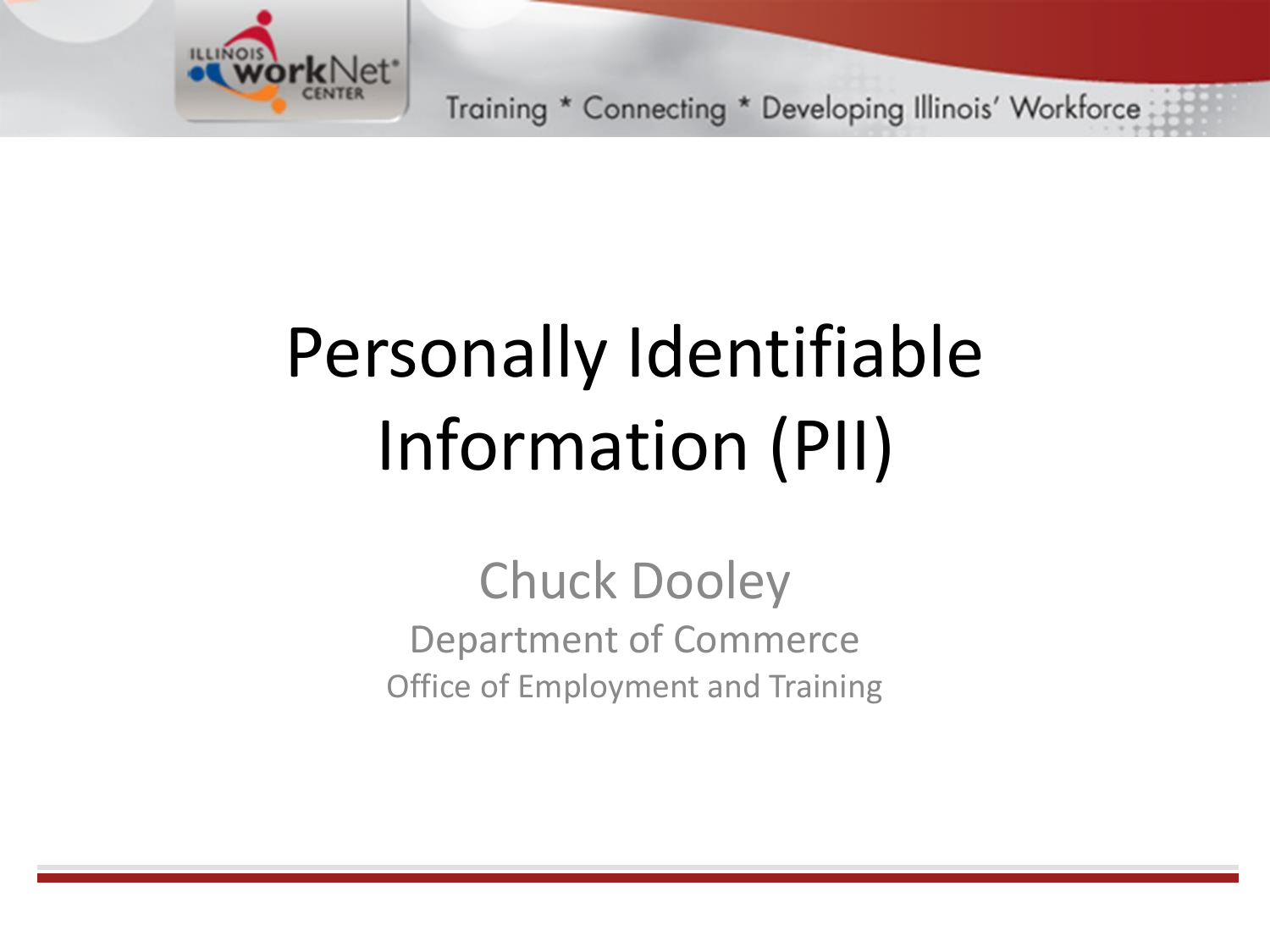

#### Requirements

- U.S. Department of Labor
	- Training and Employment Guidance Letter No. 39-11
- Illinois State Laws
	- Identity Protection Act (5 ILCS 179)
	- Personal Information Protection Act (815 ILCS 530)
- WIOA Final Rule at 20 CFR 683.220 Recipients and Subrecipients of WIOA title I funds must have an internal control structure and written policies in place to protect PII and sensitive information.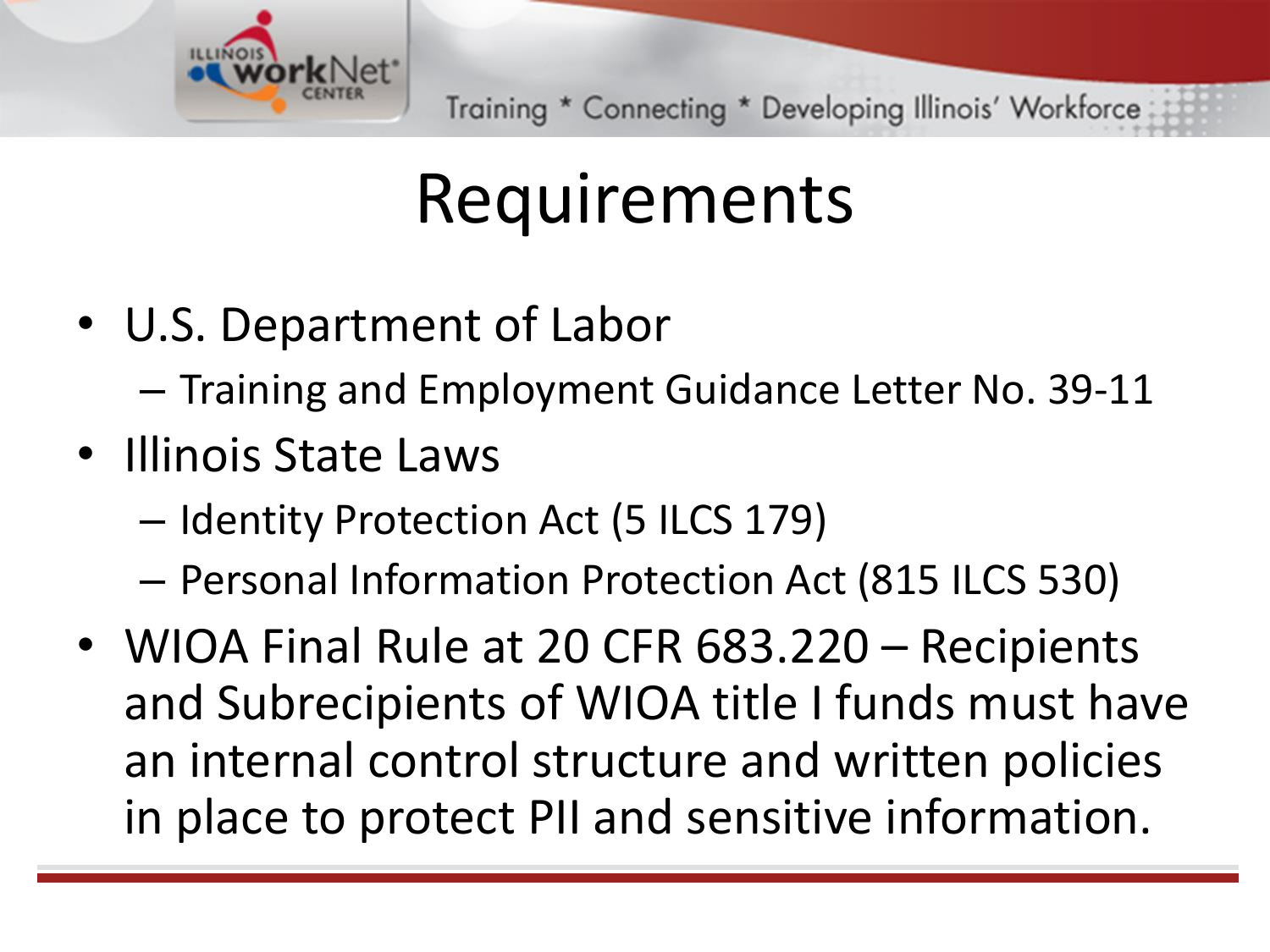

## Requirements, Cont'd.

- Federal Uniform Guidance
	- 2 CFR 200.303(e) Must take reasonable measures to safeguard protected personally identifiable information and other information the Federal awarding agency or the non-Federal entity designates as sensitive
- Your Employer's/Pass-Through Entity's Policies and Procedures
	- TEGL 39-11 requires that DOL ETA grantees must have policies and procedures in place under which personnel, before being granted access to PII, acknowledge their responsibilities for safeguarding data.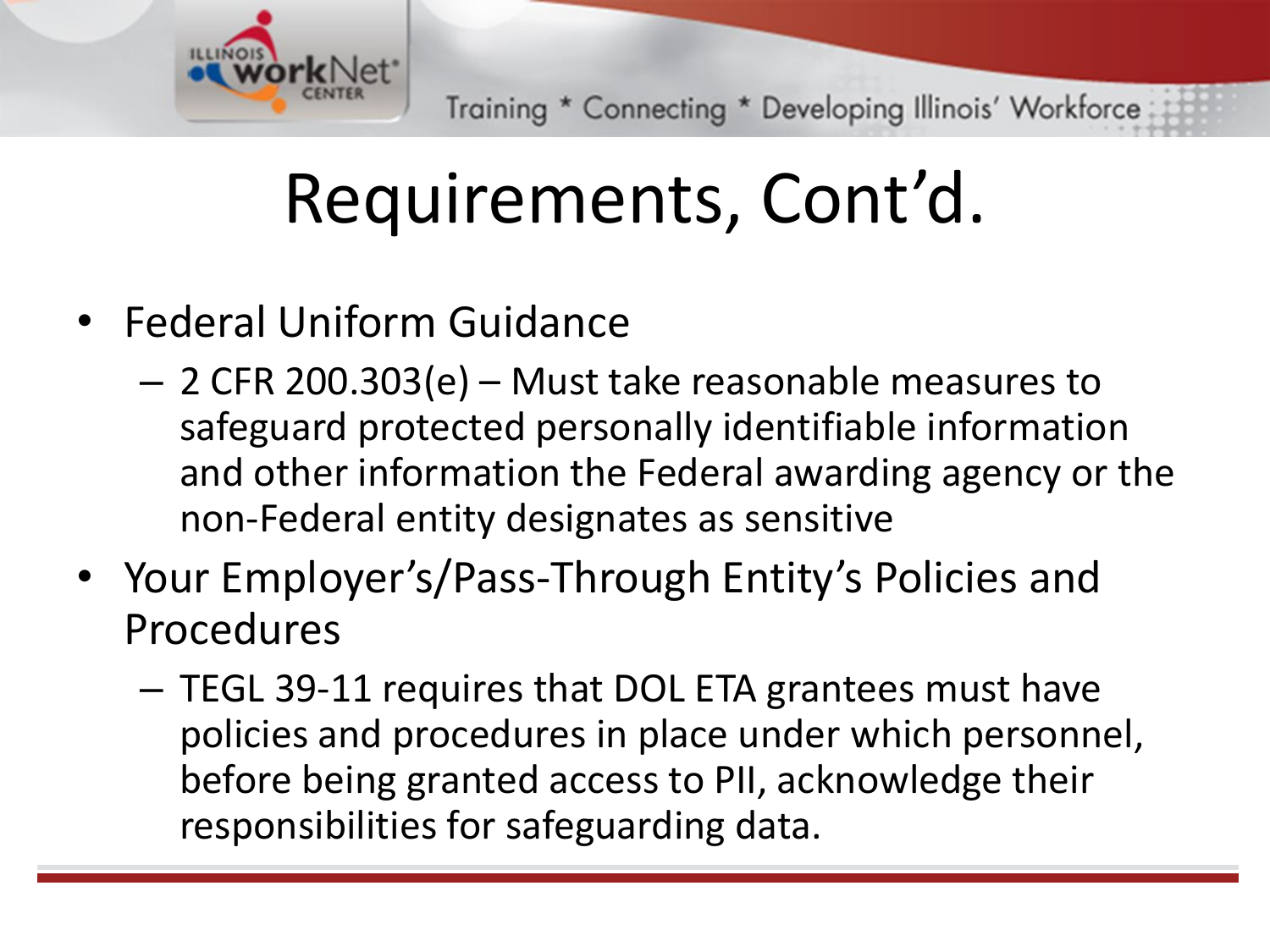

## Definition

- DOL definition of PII
	- PII is Information that can be used to distinguish or trace an individual's identity, either alone or when combined with other personal or identifying information that is linked or linkable to a specific individual. Note: There is a similar definition of PII in the Uniform Guidance at 2 CFR 200.79.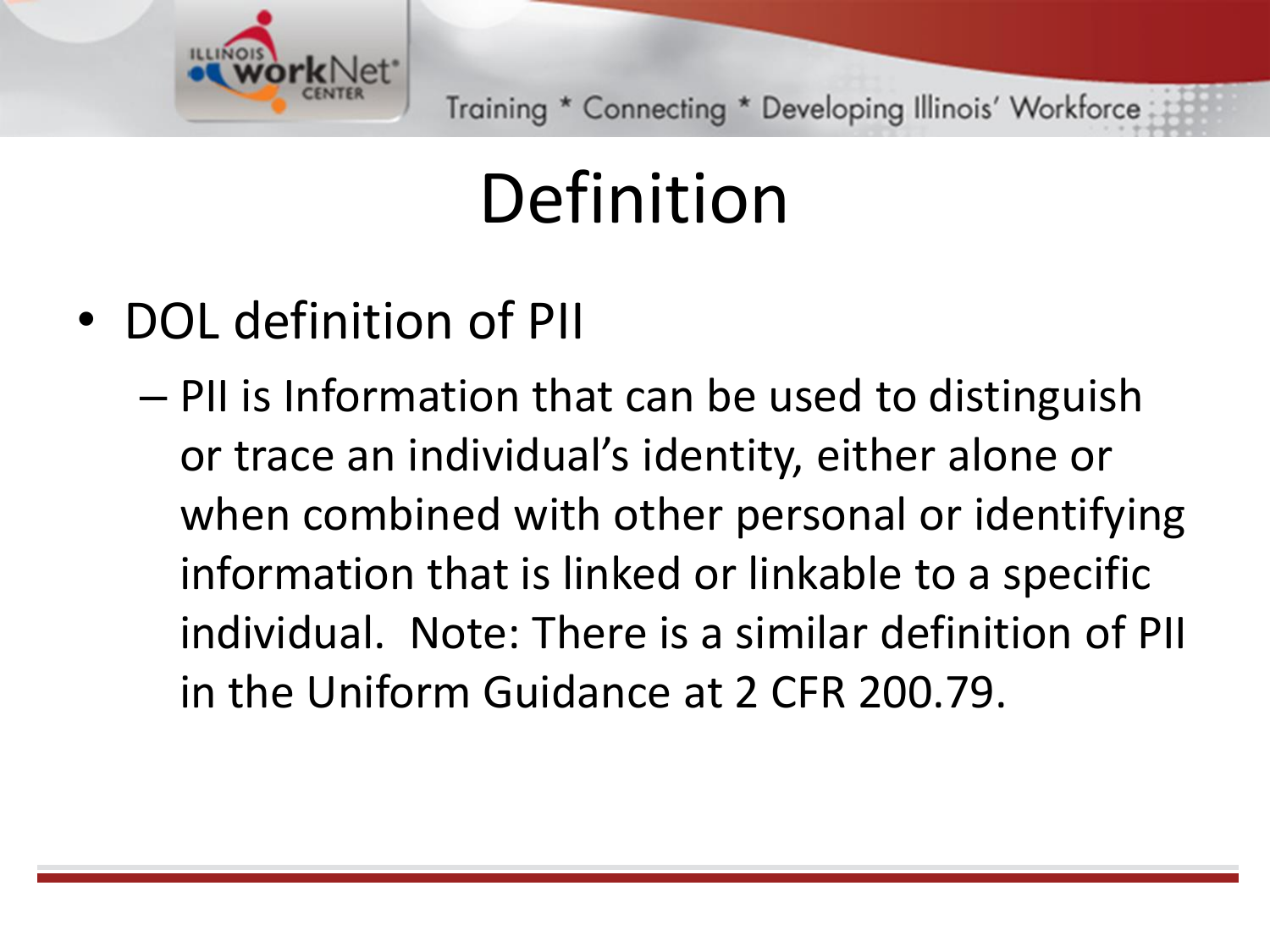

# Types of PII

#### • Protected PII

- Information that if disclosed could result in harm to the individual. According to the Uniform Guidance at 2 CFR 200.82, this does not include PII that is required by law to be disclosed.
- Non-Sensitive PII
	- Information that if disclosed, by itself, could not reasonably be expected to result in personal harm.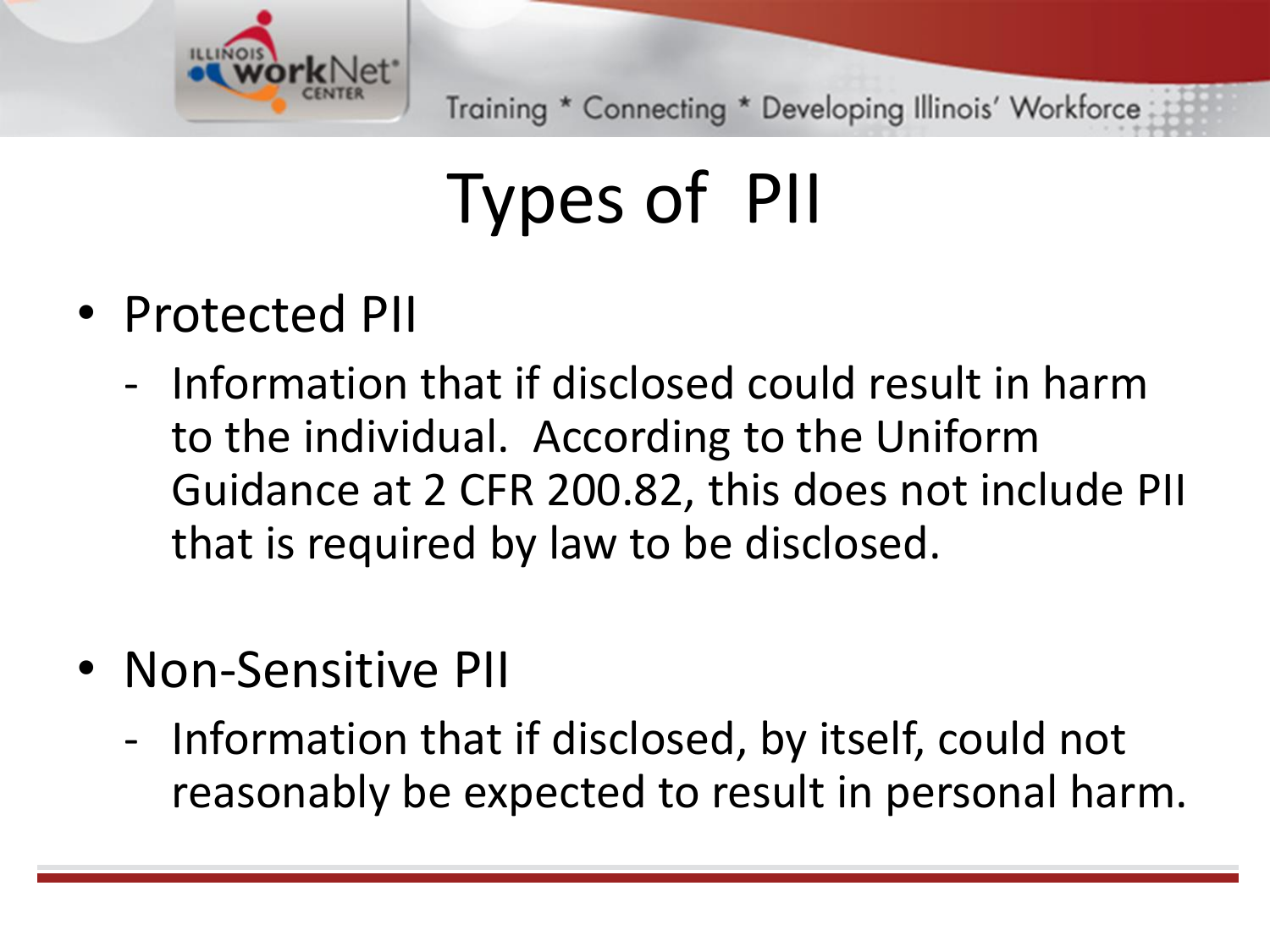

# Examples of Types of PII

• Protected PII:

social security numbers, credit card numbers, home telephone numbers, and birthdates.

• Non-Sensitive PII:

first and last names, business addresses, and business telephone numbers.

Note: Non-sensitive PII linked to protected PII (name linked to a social security number) could result in harm to an individual.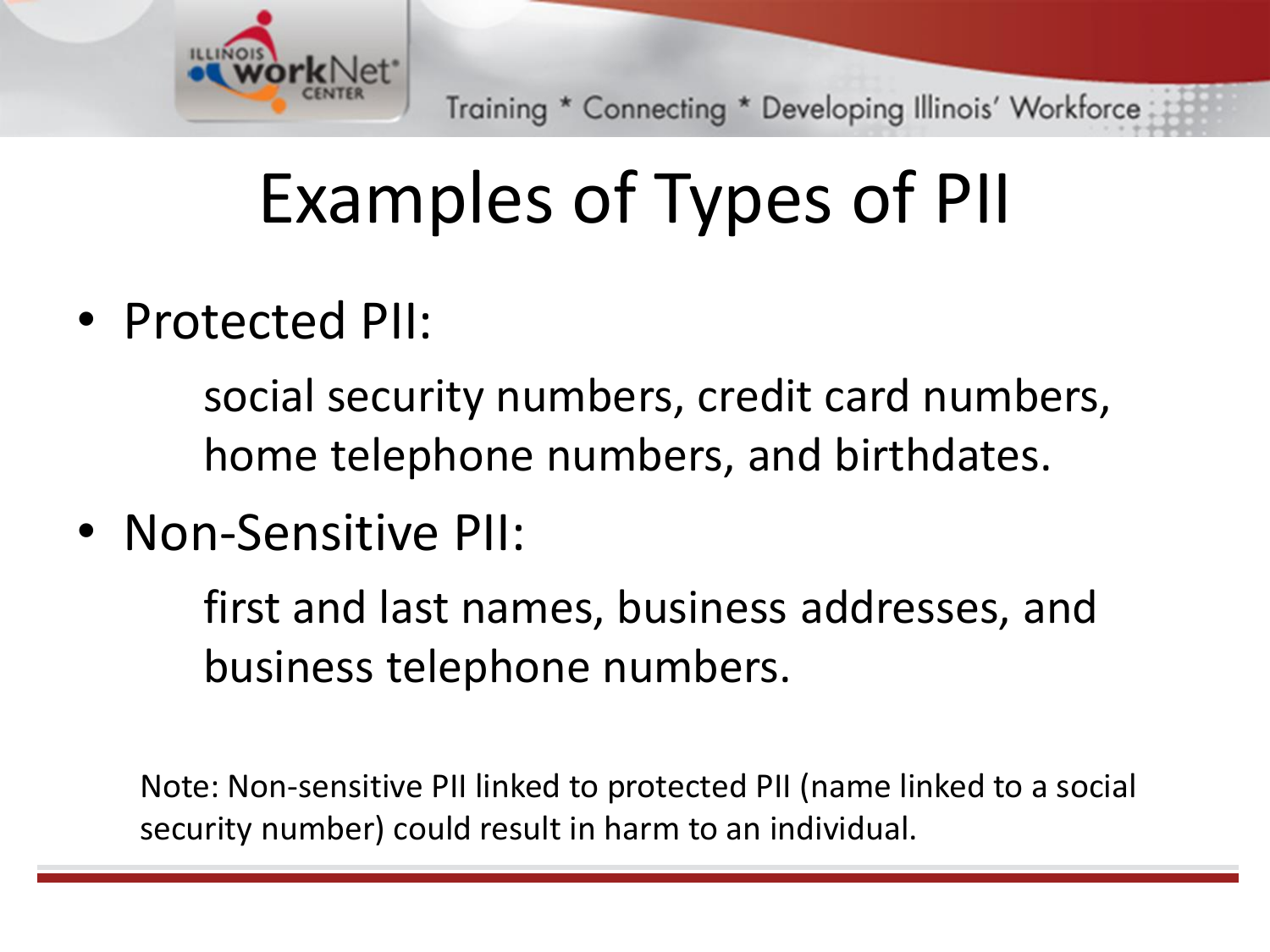

## DOL Requirements – TEGL 39-11

- PII and other sensitive information must be protected.
- Don't email PII unless it is encrypted.
- Don't store sensitive PII on portable drives or media unless it is encrypted.
- Don't access or store PII data on personally owned equipment at off-site locations.
- Access to any PII created by the ETA grant must be restricted to only those employees who need it in their official capacity to perform duties in connection with the scope of work in the grant agreement.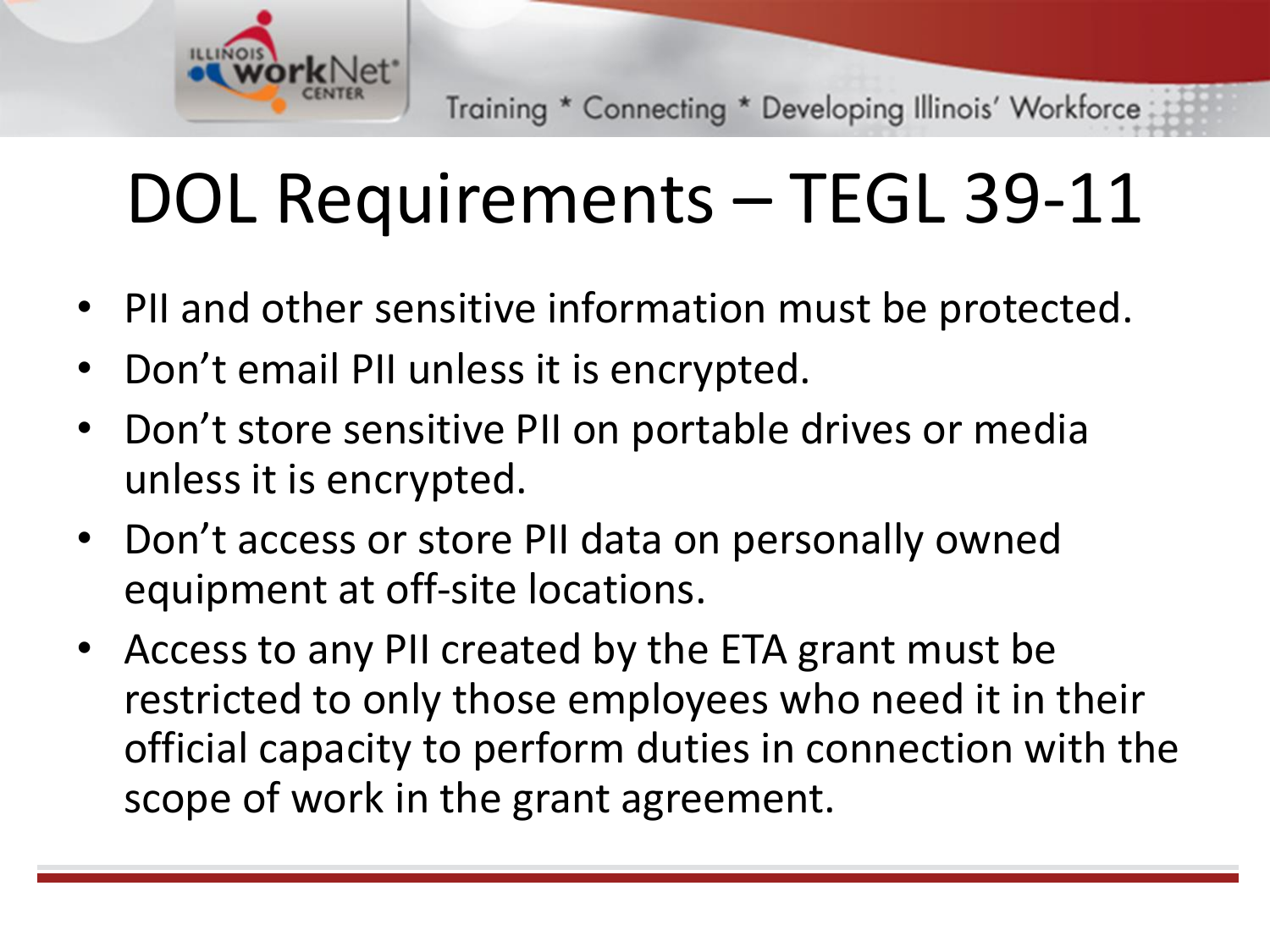

## DOL Requirements – TEGL 39-11

- If SSNs are used, they must be stored or displayed in a way that is not attributable to a particular individual.
- PII data must be stored in an area that is physically safe from access by unauthorized personnel.
- PII may not be downloaded to, or maintained on, mobile or portable devices unless it is encrypted. In addition, wage data may only be accessed from secure locations.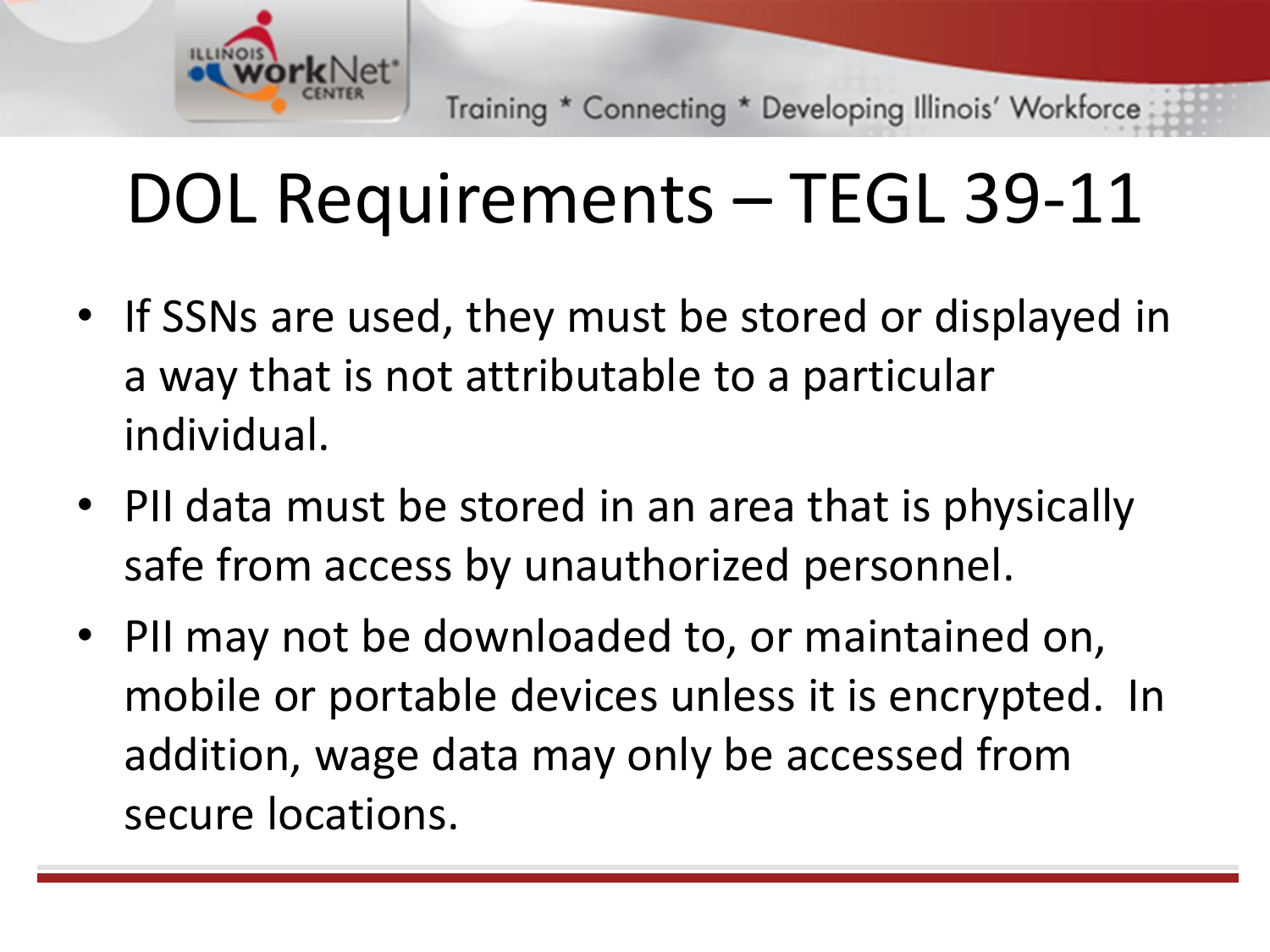

#### Common Sense Measures

- Mask PII on documents before emailing.
- Do not leave records containing PII unattended on your desk.
- Don't leave PII at the copier/printer or fax machine.
- Don't put PII in the trash. Use shredders or locked recycling bins.
- Store records with PII in secured cabinets/areas.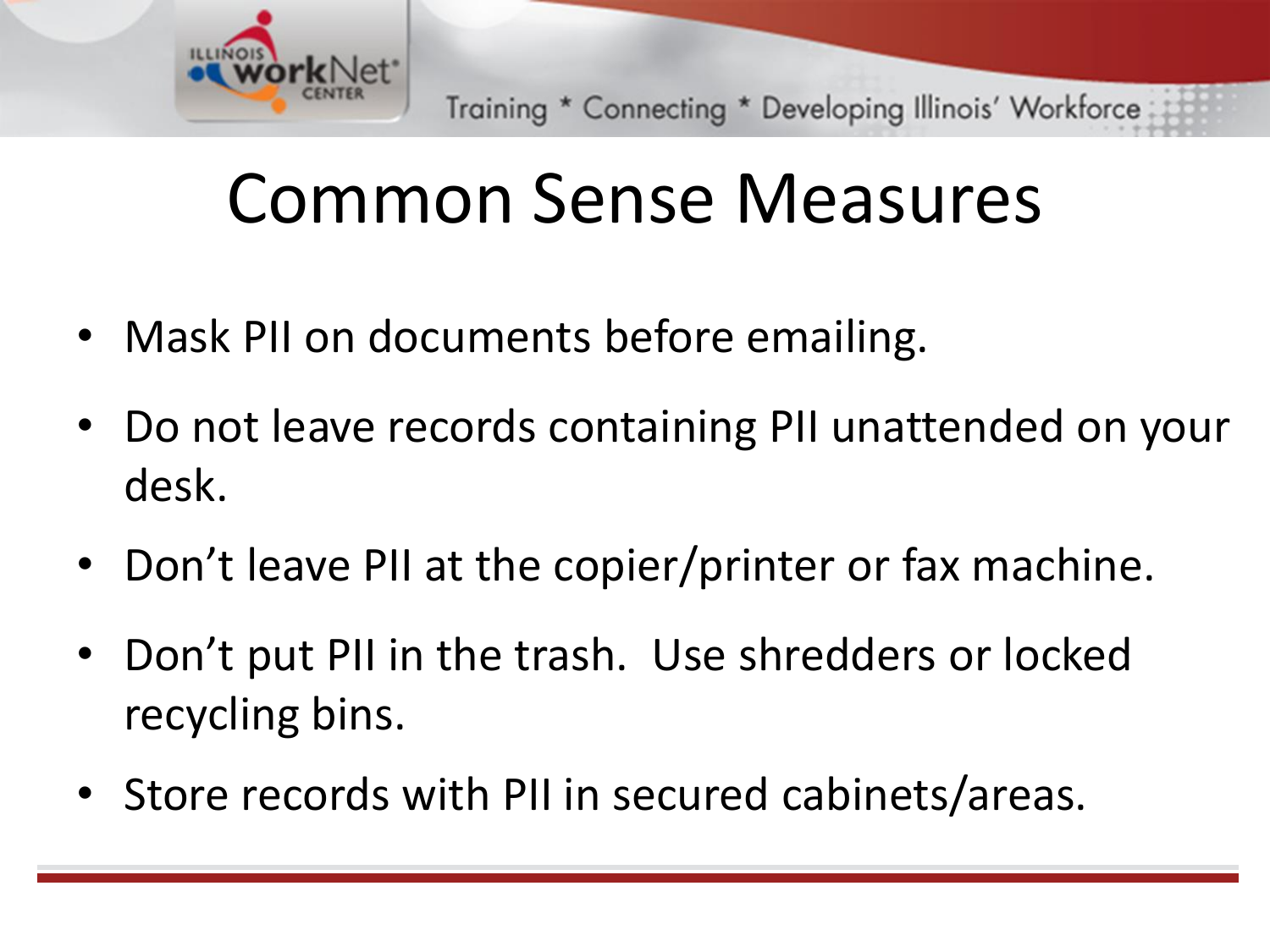

#### Common Sense Measures

- Return participant files to their proper area or keep in a secure place (i.e., locked file cabinet).
- Redact PII before making copies or upload/storing documents with sensitive information.
- Do not write the password to your laptop on your laptop.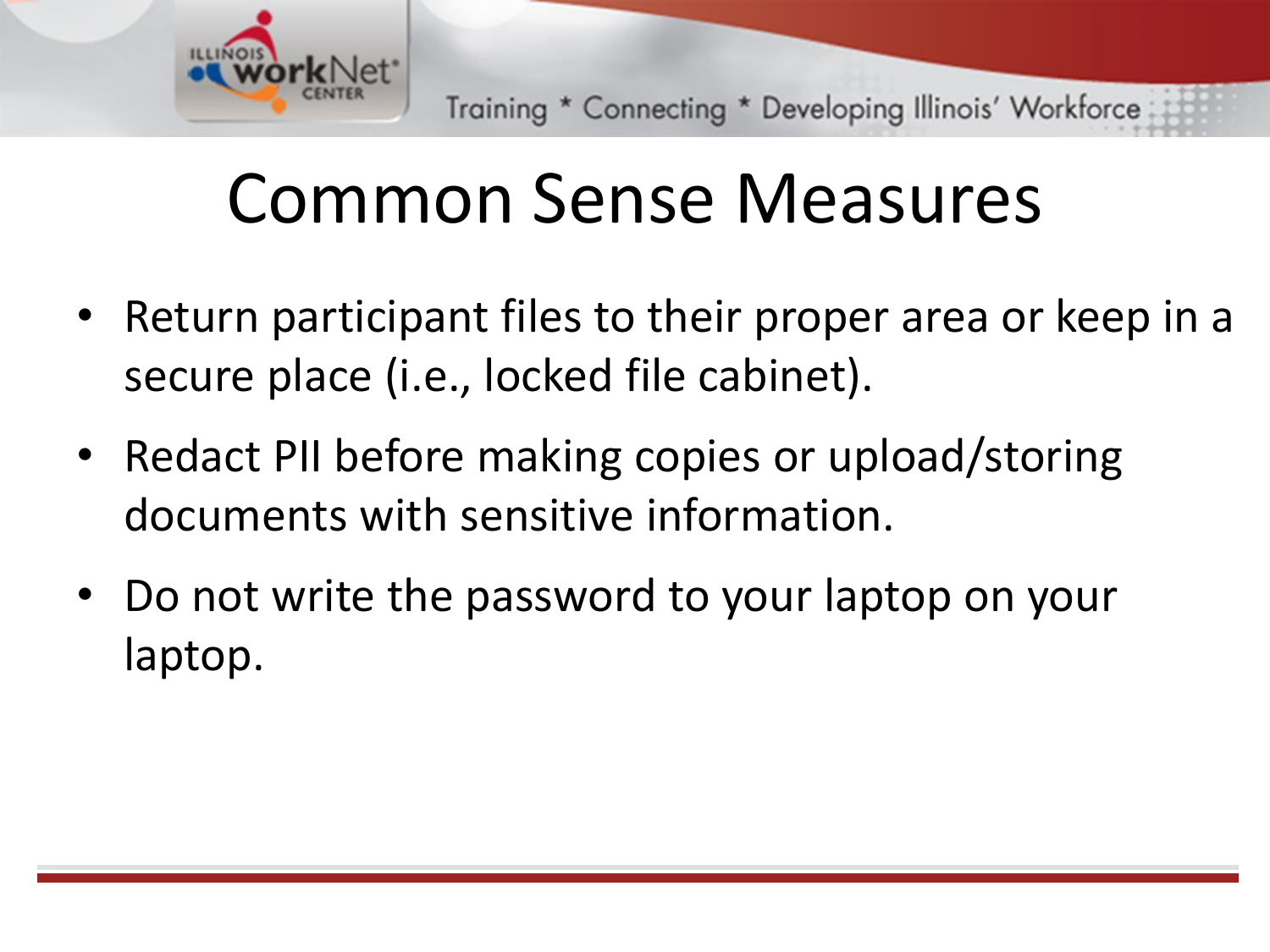

## Data Security Measures

- Do not share user name and password.
- Do not share access to system accounts (GRS, IWDS, JobLink, Illinois workNet, IBIS, IES, etc.).
- Do not link unauthorized hardware to state network (example: hooking up a wireless router to state LAN line).
- Notify Network Administrator when employees are separated or suspended.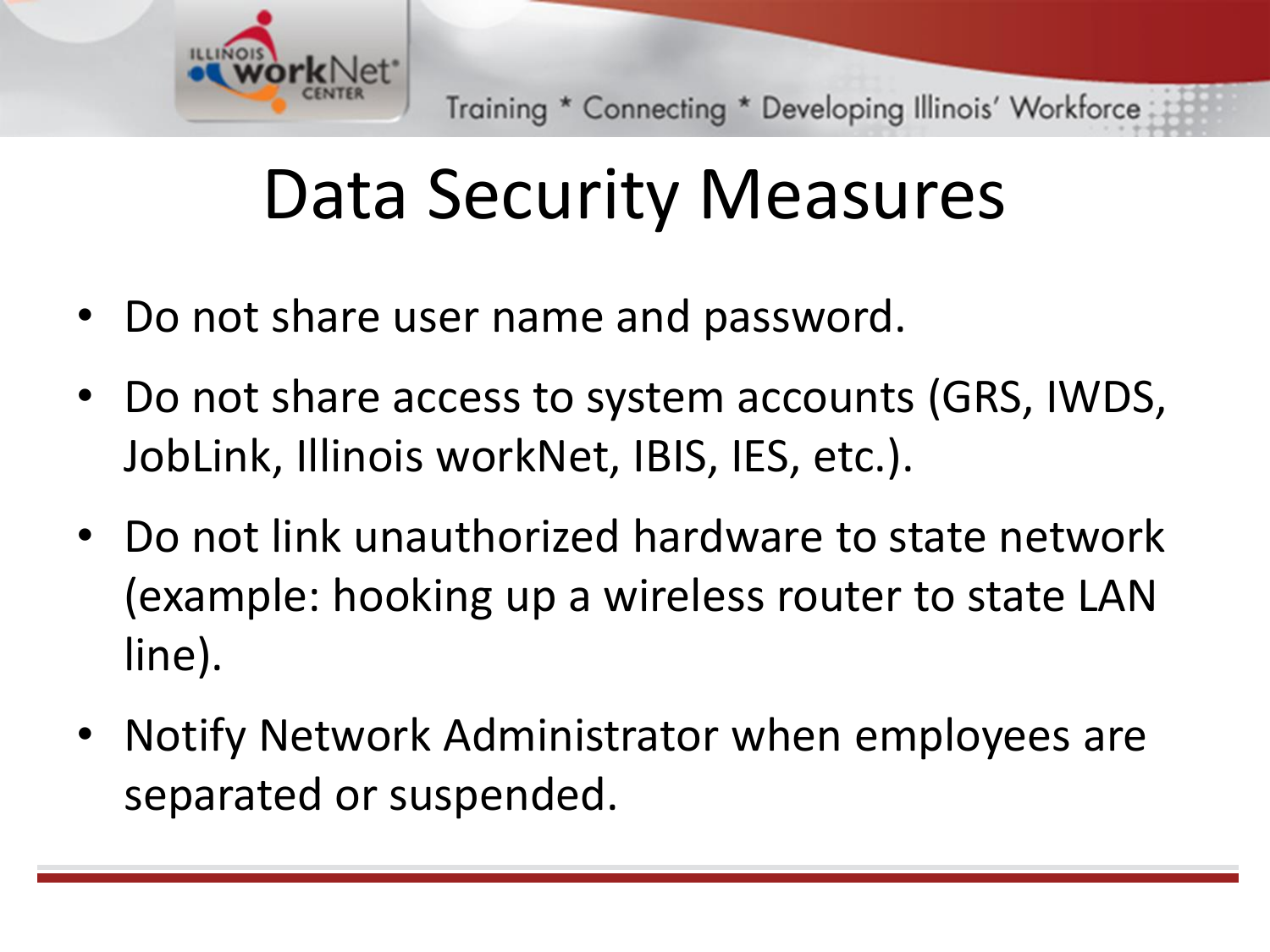

#### Data Security Measures

- Only use system accounts for authorized business purposes.
- Do not download and install programs or software from the internet.
- Do not open suspicious emails or solicitous emails.
- Always lock your workstation when away from your desk.
- Do not store PII on zip drives, CDs, etc.